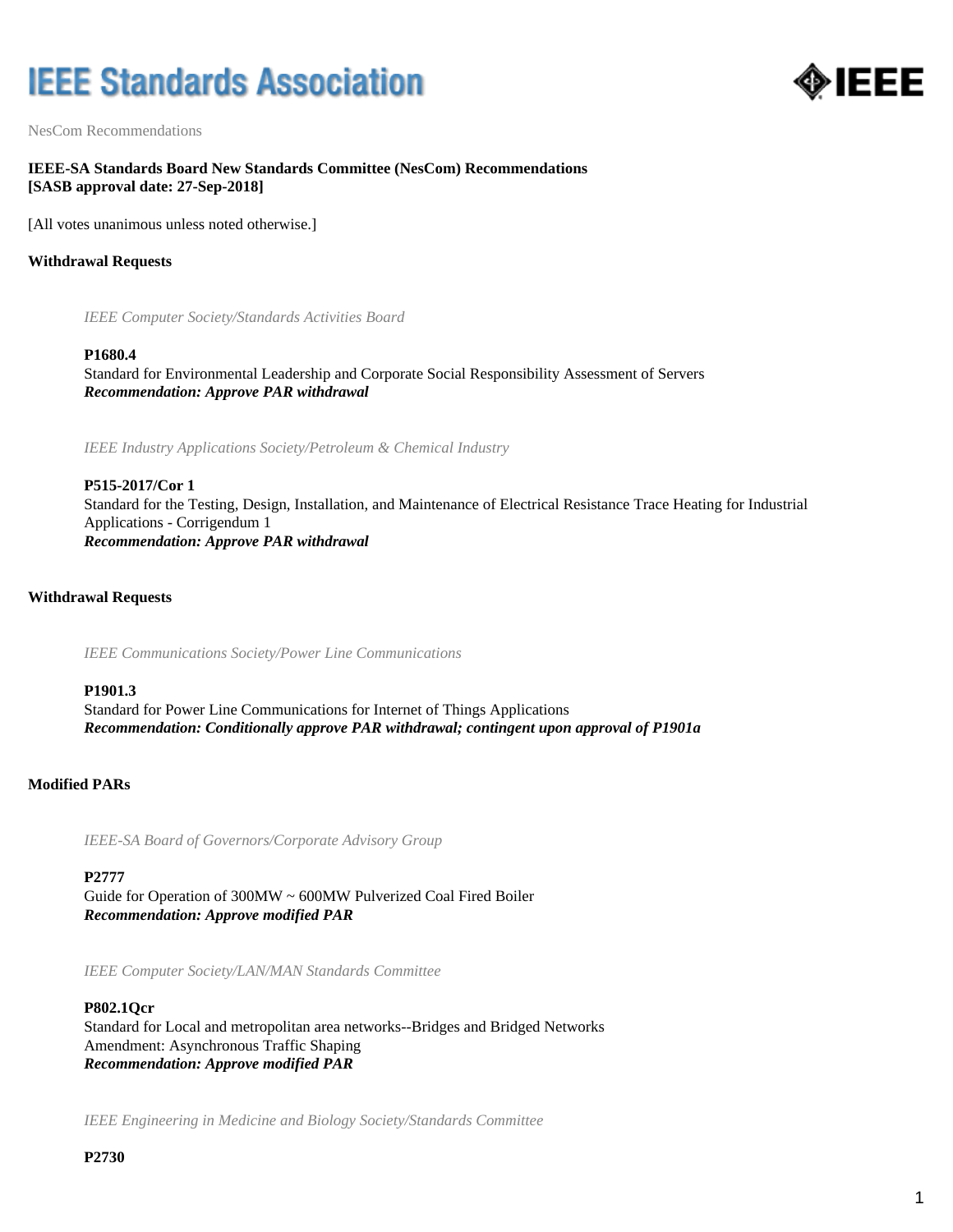Standard for Classification, Terminologies, and Definitions of Medical Robots *Recommendation: Approve modified PAR*

*IEEE Power and Energy Society/Switchgear*

#### **PC37.100.1**

Standard of Common Requirements for High Voltage Power Switchgear Rated Above 1000 V *Recommendation: Approve modified PAR*

*IEEE Power and Energy Society/Transmission and Distribution*

#### **P2655**

Atmospheric Above Grade Inspection and Assessment of Corrosion on Steel Electrical Transmission, Distribution, and Substation Structures *Recommendation: Approve modified PAR*

*IEEE-SASB Coordinating Committees/SCC39 - International Committee on Electromagnetic Safety*

#### **P1528**

Measurement Procedures for the Assessment of Specific Absorption Rate of Human Exposure to Radio Frequency Fields From Hand-Held and Body-Worn Wireless Communication Devices (Frequency Range of 4 MHz to 10 GHz) *Recommendation: Approve modified PAR*

# **Extension Requests**

*IEEE Computer Society/Design Automation*

#### **P1076**

Standard for VHDL Language Reference Manual *Recommendation: Approve request for an extension until December 2019*

*IEEE Computer Society/LAN/MAN Standards Committee*

#### **P802.1CF**

Recommended Practice for Network Reference Model and Functional Description of IEEE 802 Access Network *Recommendation: Approve request for an extension until December 2020*

# **P802.11ax**

Standard for Information Technology -- Telecommunications and Information Exchange Between Systems Local and Metropolitan Area Networks -- Specific Requirements Part 11: Wireless LAN Medium Access Control (MAC) and Physical Layer (PHY) Specifications Amendment Enhancements for High Efficiency WLAN *Recommendation: Approve request for an extension until December 2020*

#### **P802.15.7**

Standard for Short-Range Optical Wireless Communications *Recommendation: Approve request for an extension until December 2019*

*IEEE Communications Society/Dynamic Spectrum Access Networks Standards Committee*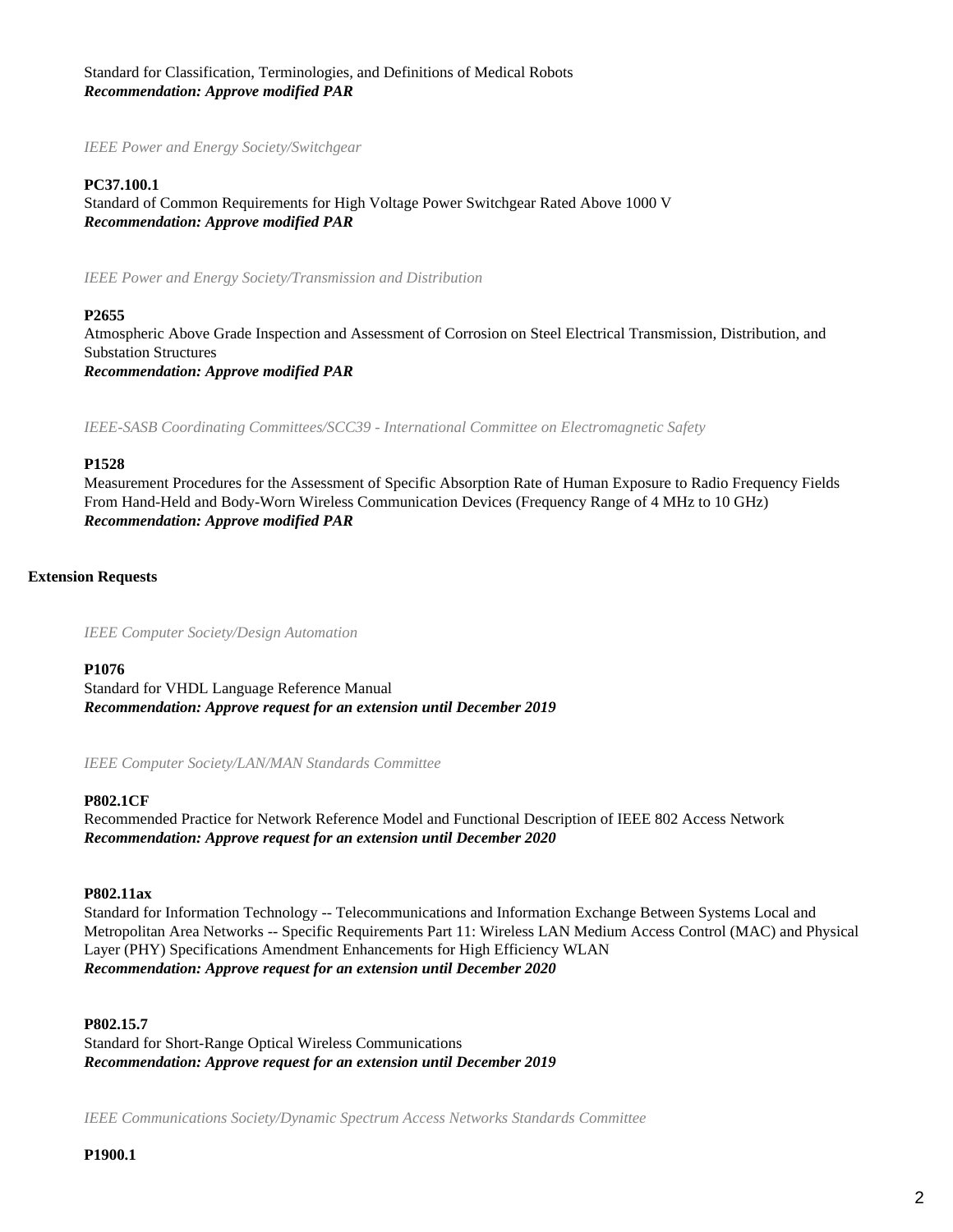Standard Definitions and Concepts for Dynamic Spectrum Access: Terminology Relating to Emerging Wireless Networks, System Functionality, and Spectrum Management *Recommendation: Approve request for an extension until December 2019*

# **P1900.6b**

Standard for Spectrum Sensing Interfaces and Data Structures for Dynamic Spectrum Access and other Advanced Radio Communication Systems. Spectrum Database Interfaces Amendment *Recommendation: Approve request for an extension until December 2019*

*IEEE Communications Society/Standards Development Board*

# **P269**

Standard for Measuring Electroacoustic Performance of Communication Devices *Recommendation: Approve request for an extension until December 2019*

*IEEE Engineering in Medicine and Biology Society/Standards Committee*

# **P1847**

Recommended Practice for Common Framework of Location Services (LS) for Healthcare *Recommendation: Approve request for an extension until December 2020*

# **P3333.2.2**

Standard for Three-Dimensional (3D) Medical Visualization *Recommendation: Approve request for an extension until December 2020*

# **P3333.2.3**

Standard for Three-Dimensional (3D) Medical Data Management *Recommendation: Approve request for an extension until December 2020*

# **P3333.2.4**

Standard for Three-Dimensional (3D) Medical Simulation *Recommendation: Approve request for an extension until December 2020*

*IEEE Instrumentation and Measurement Society/TC10 - Waveform Generation Measurement and Analysis*

# **P2414**

Standard for Jitter and Phase Noise *Recommendation: Approve request for an extension until December 2019*

*IEEE Power and Energy Society/Energy Storage & Stationary Battery Committee*

# **P484**

Recommended Practice for Installation Design and Installation of Vented Lead-Acid Batteries for Stationary Applications *Recommendation: Approve request for an extension until December 2020*

*IEEE Power and Energy Society/Insulated Conductors*

# **P400.3**

Guide for Partial Discharge Field Diagnostic Testing of Shielded Power Cable Systems *Recommendation: Approve request for an extension until December 2020*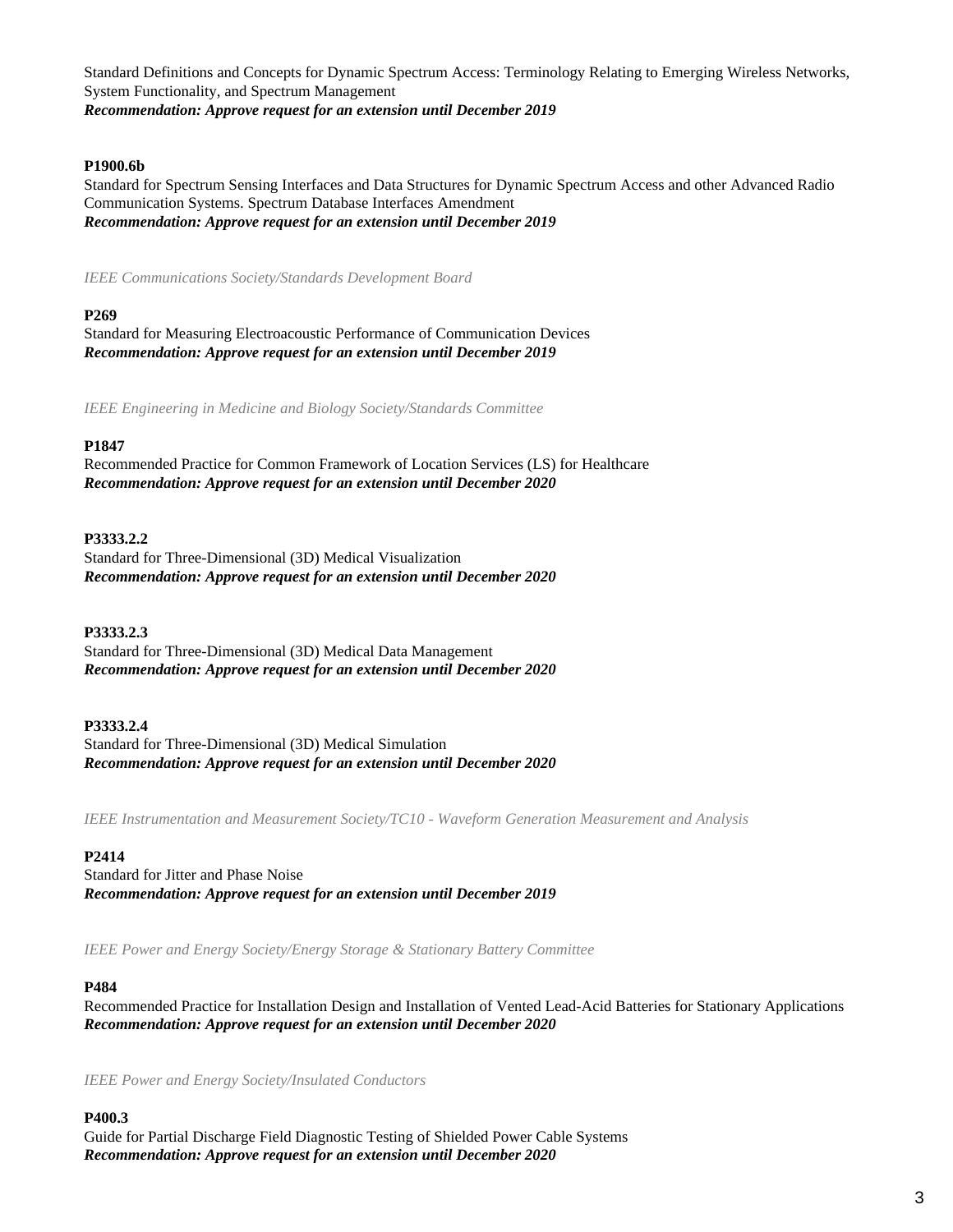## **P532**

Guide for Selecting and Testing Jackets for Power, Instrumentation, and Control Cables *Recommendation: Approve request for an extension until December 2019*

# **P1202**

Standard for Testing Flame-Propagation and Smoke Generation of Cable or Splices/Connectors *Recommendation: Defer request for an extension until the next NesCom Meeting to resolve open comments about the PAR*

## **P2412**

Standard Test for Determining Circuit Integrity Performance of Fire Resistive Cable Systems in Passenger Rail and Road Tunnels

*Recommendation: Approve request for an extension until December 2020*

*IEEE Power and Energy Society/Surge Protective Devices/High Voltage*

# **PC62.22**

Guide for the Application of Metal-Oxide Surge Arresters for Alternating-Current Systems *Recommendation: Approve request for an extension until December 2020*

## **PC62.82.2**

Guide for the Application of Insulation Coordination *Recommendation: Approve request for an extension until December 2020*

*IEEE Power and Energy Society/Surge Protective Devices/Low Voltage*

## **PC62.72a**

Guide for the Application of Surge Protective Devices for Low Voltage (1000 Volts or Less) AC Power Circuits Amendment: SPD Disconnector Application Considerations and Coordination for use in Low Voltage AC (1000 V or Less, 50 or 60 Hz) Power Circuits *Recommendation: Approve request for an extension until December 2020*

**PC62.230** Guide for Surge Protection of Electric Vehicle Infrastructure *Recommendation: Approve request for an extension until December 2020*

*IEEE Power and Energy Society/Switchgear*

## **PC37.100.1**

Standard of Common Requirements for High Voltage Power Switchgear Rated Above 1000 V *Recommendation: Approve request for an extension until December 2020*

# **New PARs**

*IEEE Aerospace and Electronic Systems Society/Radar Systems Panel*

#### **P521a**

Standard Letter Designations for Radar-Frequency Bands Amendment: Updating Letter Designations and Extensions of Frequency Range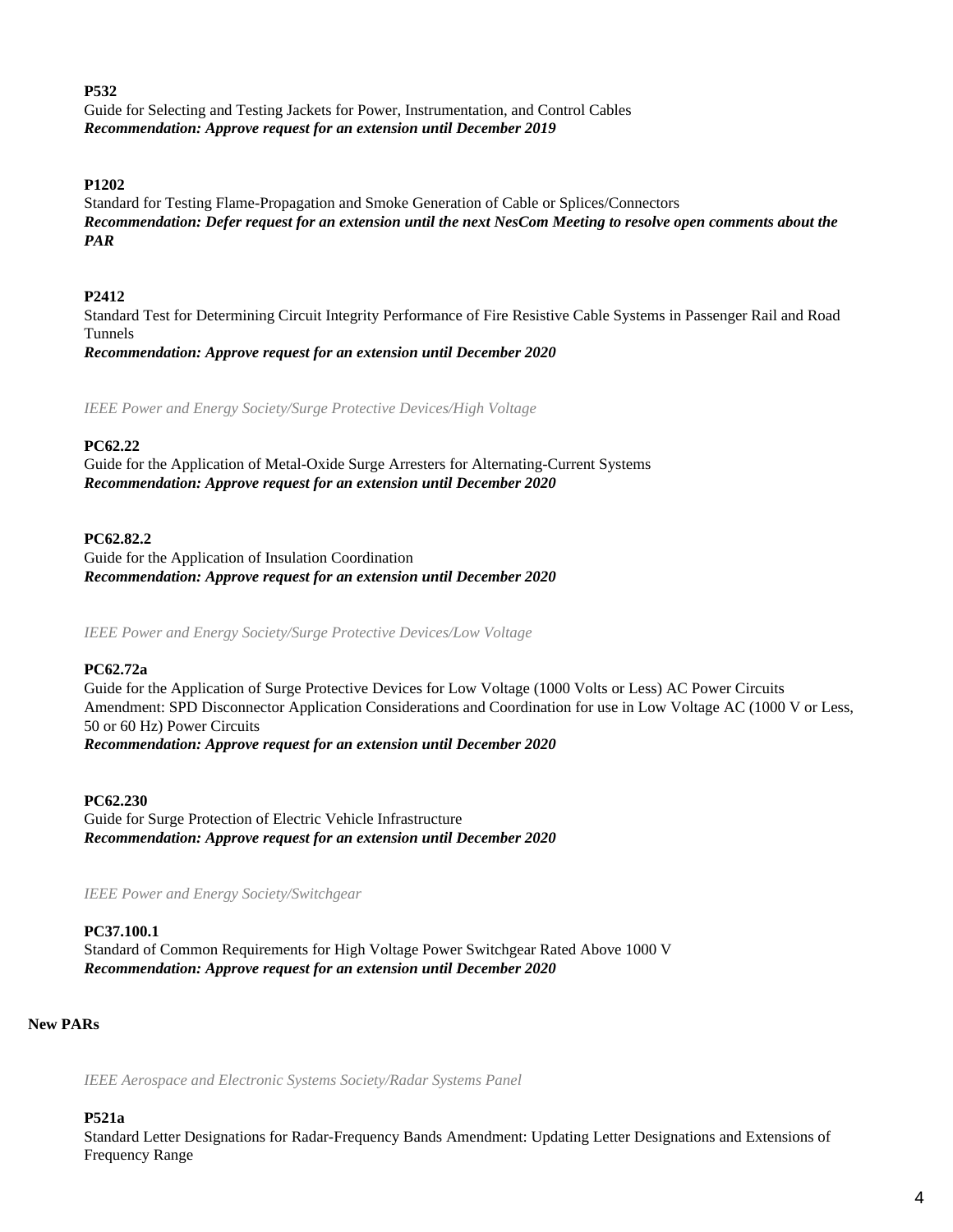*Recommendation: Conditionally approve new PAR until December 2022; contingent upon the amendment title being expanded to describe the amendment NB: The condition has been met.*

*IEEE-SA Board of Governors/Corporate Advisory Group*

#### **P2418.5**

Standard for Blockchain in Energy *Recommendation: Approve new PAR until December 2022*

*IEEE Computer Society/Cybersecurity and Privacy Standards Committee*

#### **P2799**

Standard for Confirming and Conveying Identity Over the Internet *Recommendation: Conditionally approve new PAR until December 2022; contingent upon the Working Group Chair information being applied to the PAR NB: The condition has been met.*

*IEEE Computer Society/LAN/MAN Standards Committee*

#### **P802.1Qcz**

Standard for Local and Metropolitan Area Networks--Bridges and Bridged Networks Amendment: Congestion Isolation *Recommendation: Approve new PAR until December 2022*

#### **P802.1Qdd**

Standard for Local and Metropolitan Area Networks--Bridges and Bridged Networks Amendment: Resource Allocation Protocol *Recommendation: Approve new PAR until December 2022*

#### **P802.3cn**

Standard for Ethernet Amendment: Physical Layers and Management Parameters for 50 Gb/s, 100 Gb/s, 200 Gb/s, and 400 Gb/s Operation over Single-Mode Fiber and DWDM (dense wavelength division multiplexing) systems *Recommendation: Approve new PAR until December 2022*

**P802.3cq** Standard for Ethernet Amendment: Maintenance #13: Power over Ethernet over 2 pairs *Recommendation: Approve new PAR until December 2022*

**P802.3cr** Standard for Ethernet Amendment: Maintenance #14: Isolation *Recommendation: Approve new PAR until December 2022*

*IEEE Computer Society/Standards Activities Board*

**P1680.1a** Standard for Environmental and Social Responsibility Assessment of Computers and Displays Amendment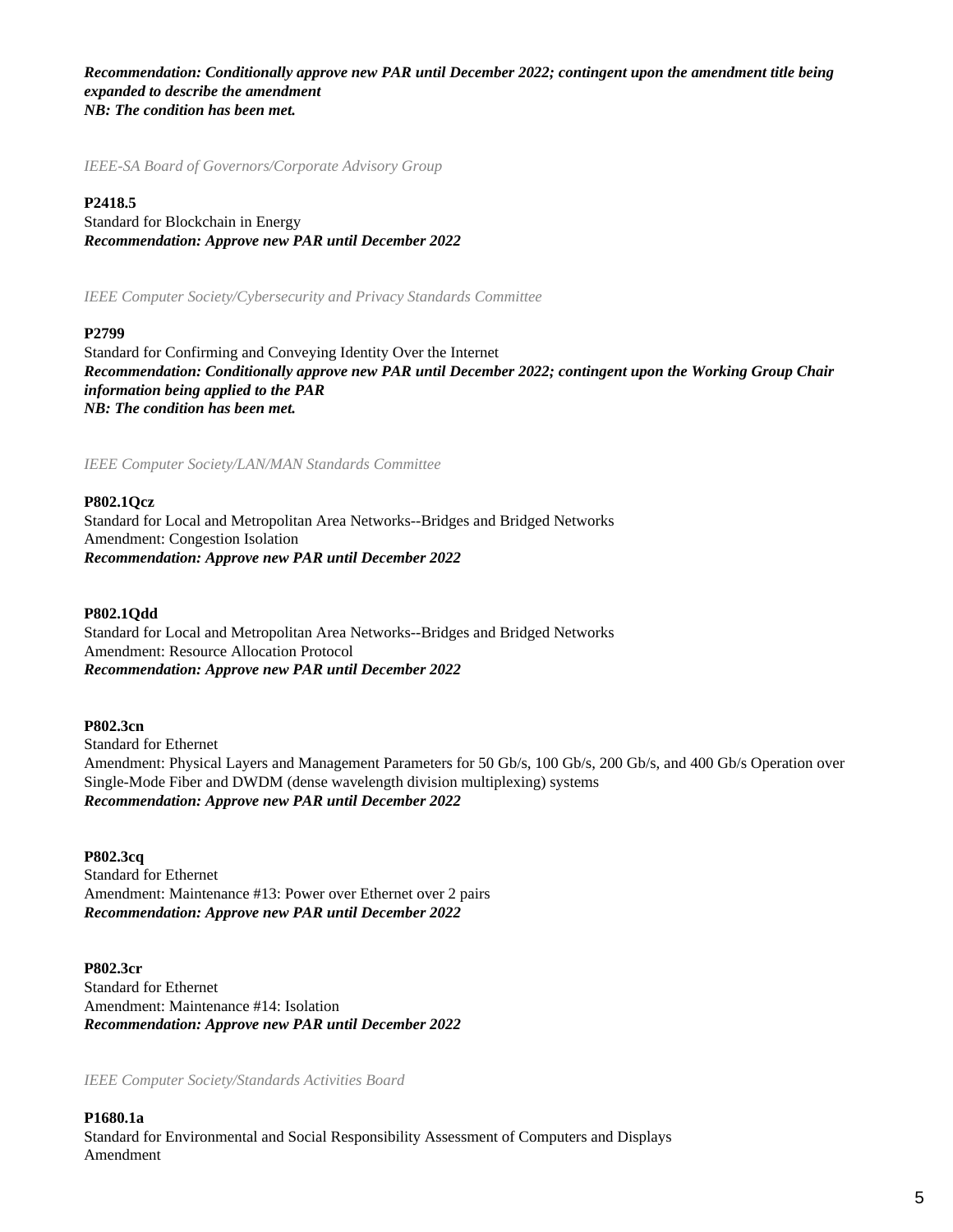# *Recommendation: Approve new PAR until December 2022*

## **P2796**

Standard for Framework for the Internet of Food (IoF) *Recommendation: Approve new PAR until December 2022*

# **P2796.1**

Standard for Data Requirements for Internet of Food (IoF) Systems *Recommendation: Approve new PAR until December 2022*

## **P2796.2**

Standard for Data Exchange Architecture and Interface Requirements for Internet of Food (IoF) Systems *Recommendation: Approve new PAR until December 2022*

*IEEE Communications Society/Power Line Communications*

## **P1901a**

Standard for Broadband over Power Line Networks: Medium Access Control and Physical Layer Specifications Amendment: Enhancement for Internet of Things applications *Recommendation: Approve new PAR until December 2022*

*IEEE Dielectrics and Electrical Insulation Society/Standards Committee*

#### **P2652**

DC Inclined Plane Tracking and Erosion Test for Outdoor Insulation Applications *Recommendation: Approve new PAR until December 2022*

*IEEE Engineering in Medicine and Biology Society/Standards Committee*

#### **P2418.6**

Standard for the Framework of Distributed Ledger Technology (DLT) Use in Healthcare and the Life and Social Sciences *Recommendation: Approve new PAR until December 2022*

#### **P2731**

Standard for a Unified Terminology for Brain-Computer Interfaces *Recommendation: Approve new PAR until December 2022*

#### **P2794**

Standard for Reporting of In Vivo Neural Interface Research *Recommendation: Approve new PAR until December 2022*

#### **P2795**

Standard for Shared Analytics Across Secure and Unsecured Networks *Recommendation: Approve new PAR until December 2022*

**P3333.2.5.1**

Standard for Soft Tissue Modeling for Medical 3D Printing *Recommendation: Approve new PAR until December 2022*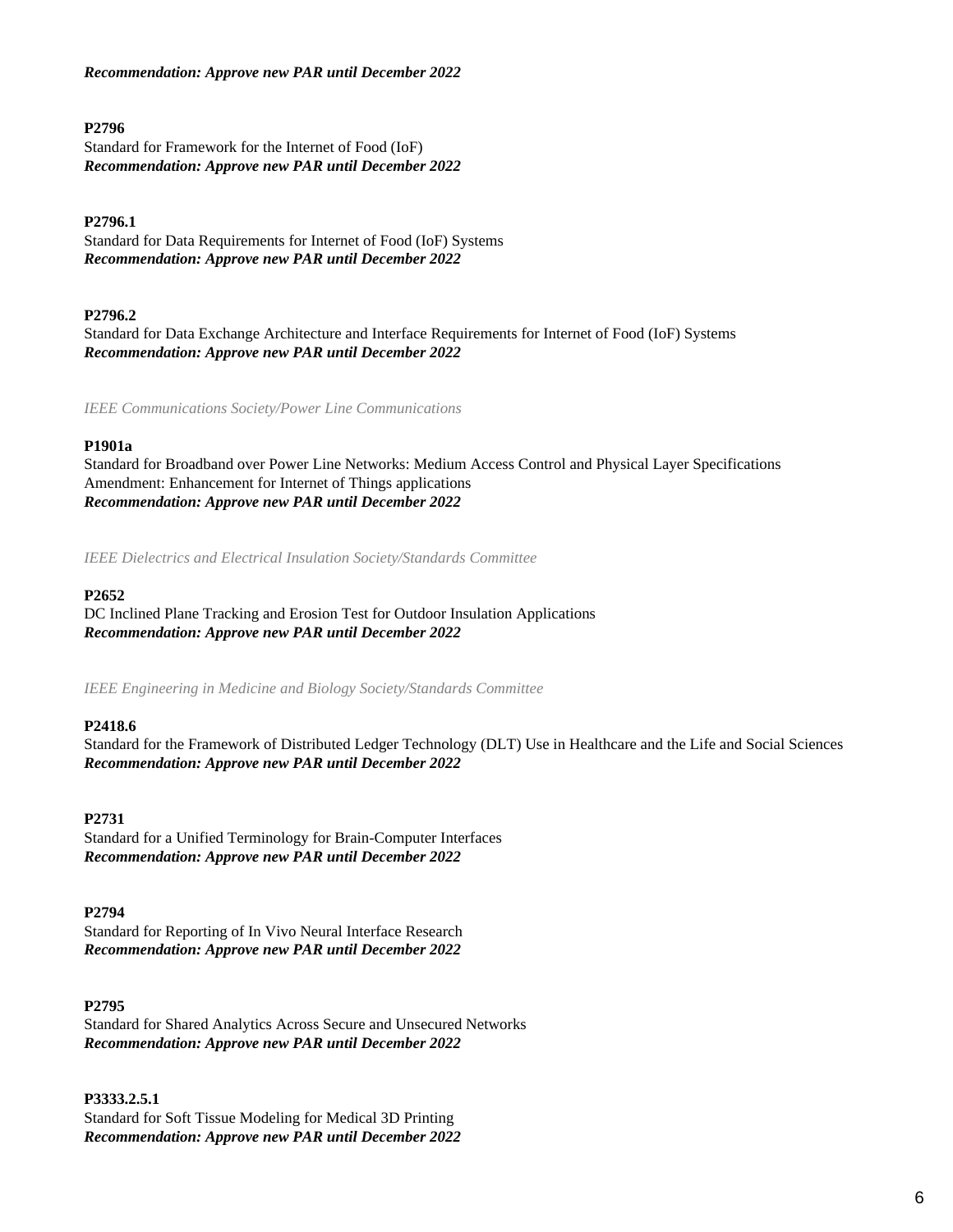**P3333.2.5.2** Standard for Hard Tissue Modeling for 3D Printing *Recommendation: Approve new PAR until December 2022*

# **P3333.2.5.3**

Standard for Surgical Guide Design Modeling for Medical 3D Printing *Recommendation: Approve new PAR until December 2022*

# **P3333.2.5.4**

Standard for Artificial Joint Implant Design Modeling for Medical 3D Printing *Recommendation: Approve new PAR until December 2022*

# **P3333.2.5.5**

Standard for In Vivo Evaluation of 3D Printed Polymeric scaffolds in bone defects *Recommendation: Approve new PAR until December 2022*

*IEEE Industry Applications Society/Technical Books Coordinating Committee*

# **P3006.1**

Recommended Practice for Reliability Planning and Design of Industrial and Commercial Power Systems *Recommendation: Approve new PAR until December 2022*

*IEEE Instrumentation and Measurement Society/TC9 - Sensor Technology*

# **P2735**

Standard for Interoperability of Complex Virtual Instruments for Internet of Things *Recommendation: Approve new PAR until December 2022*

# **P2735.1**

Standard Design Criteria of Complex Virtual Instruments for Household Appliance Test *Recommendation: Approve new PAR until December 2022*

*IEEE Power and Energy Society/Energy Development & Power Generation*

# **P2800**

Standard for Interconnection and Interoperability of Inverter-Based Resources Interconnecting with Associated Transmission Electric Power Systems

*Recommendation: Approve new PAR until December 2022*

# **P2800.1**

Guide for Test and Verification Procedures for Inverter-Based Resources Interconnecting with Associated Transmission Electric Power Systems *Recommendation: Approve new PAR until December 2022*

*IEEE Power and Energy Society/Energy Storage & Stationary Battery Committee*

# **P2686**

Recommended Practice for Battery Management Systems in Energy Storage Applications *Recommendation: Approve new PAR until December 2022*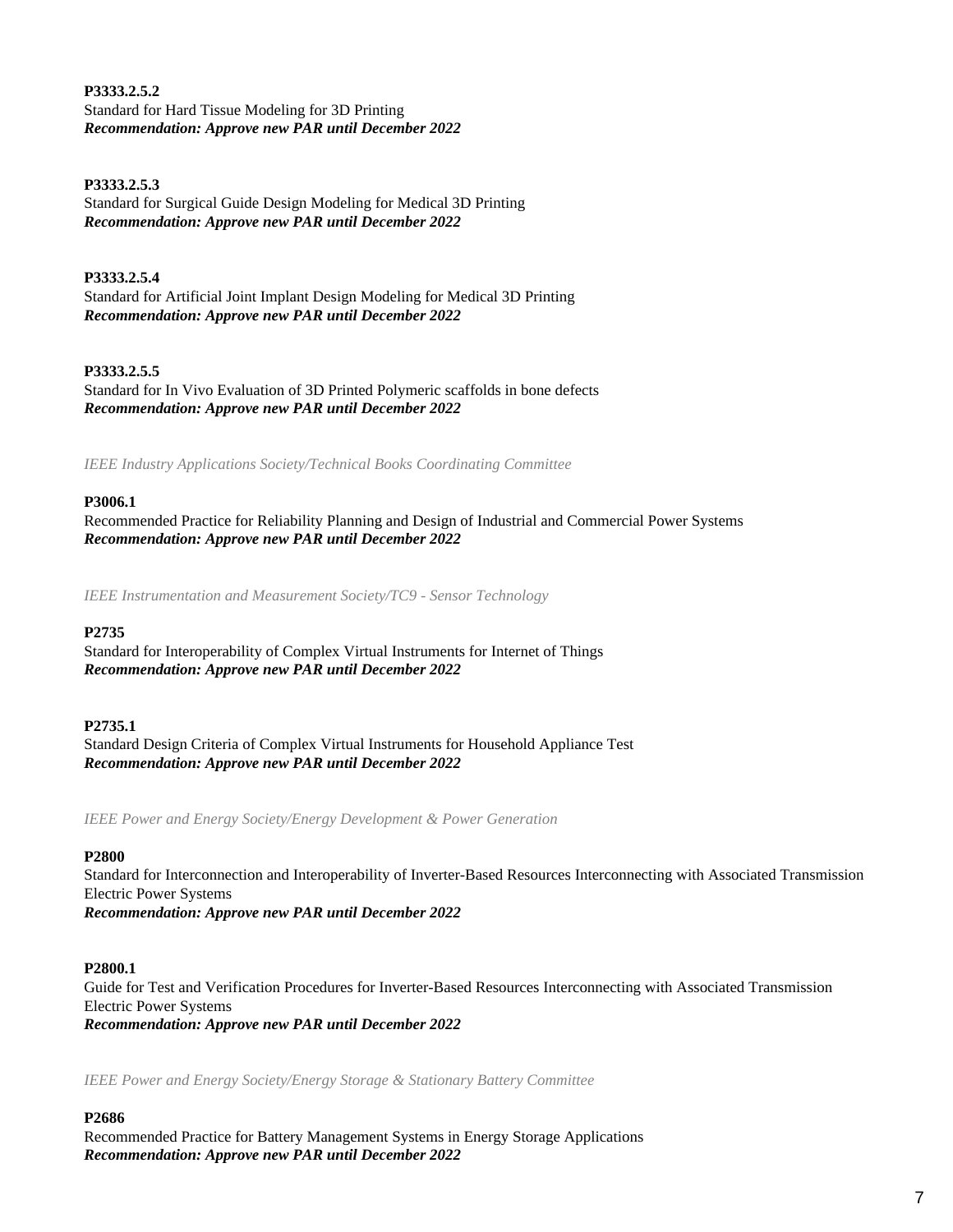*IEEE Power and Energy Society/Insulated Conductors*

# **P2789**

Guide for the Selection and Application of Cables Used in Transit Infrastructure *Recommendation: Approve new PAR until December 2022*

*IEEE Power and Energy Society/Nuclear Power Engineering*

# **P61226**

Nuclear power plants - Instrumentation and control systems important to safety - Classification of instrumentation and control functions *Recommendation: Approve new PAR until December 2022*

*IEEE Power and Energy Society/Power System Communications and Cybersecurity*

## **P2664**

Standard for Streaming Telemetry Transport Protocol *Recommendation: Approve new PAR until December 2022*

*IEEE Power and Energy Society/Power System Relaying and Control*

## **P2030.12**

Guide for the Design of Microgrid Protection Systems *Recommendation: Approve new PAR until December 2022*

*IEEE Power and Energy Society/Substations*

**PC37.122.7** Guide for Field Testing of Gas-Insulated Substations Rated above 52 kV *Recommendation: Approve new PAR until December 2022*

*IEEE Power and Energy Society/Switchgear*

#### **P2682**

Guide for the Evaluation of Performance Characteristics of Non-Sulfur Hexafluoride Insulation and Arc Quenching Media for Switchgear Rated Above 1000 V *Recommendation: Approve new PAR until December 2022*

**PC37.24-2017/Cor 1** Guide for Evaluating the Effect of Solar Radiation on Outdoor Metal-Enclosed Switchgear - Corrigendum 1 *Recommendation: Approve new PAR until December 2022*

*IEEE Power and Energy Society/Transmission and Distribution*

# **P2683**

Guide to Strength Loss in Tubular Steel Poles *Recommendation: Approve new PAR until December 2022*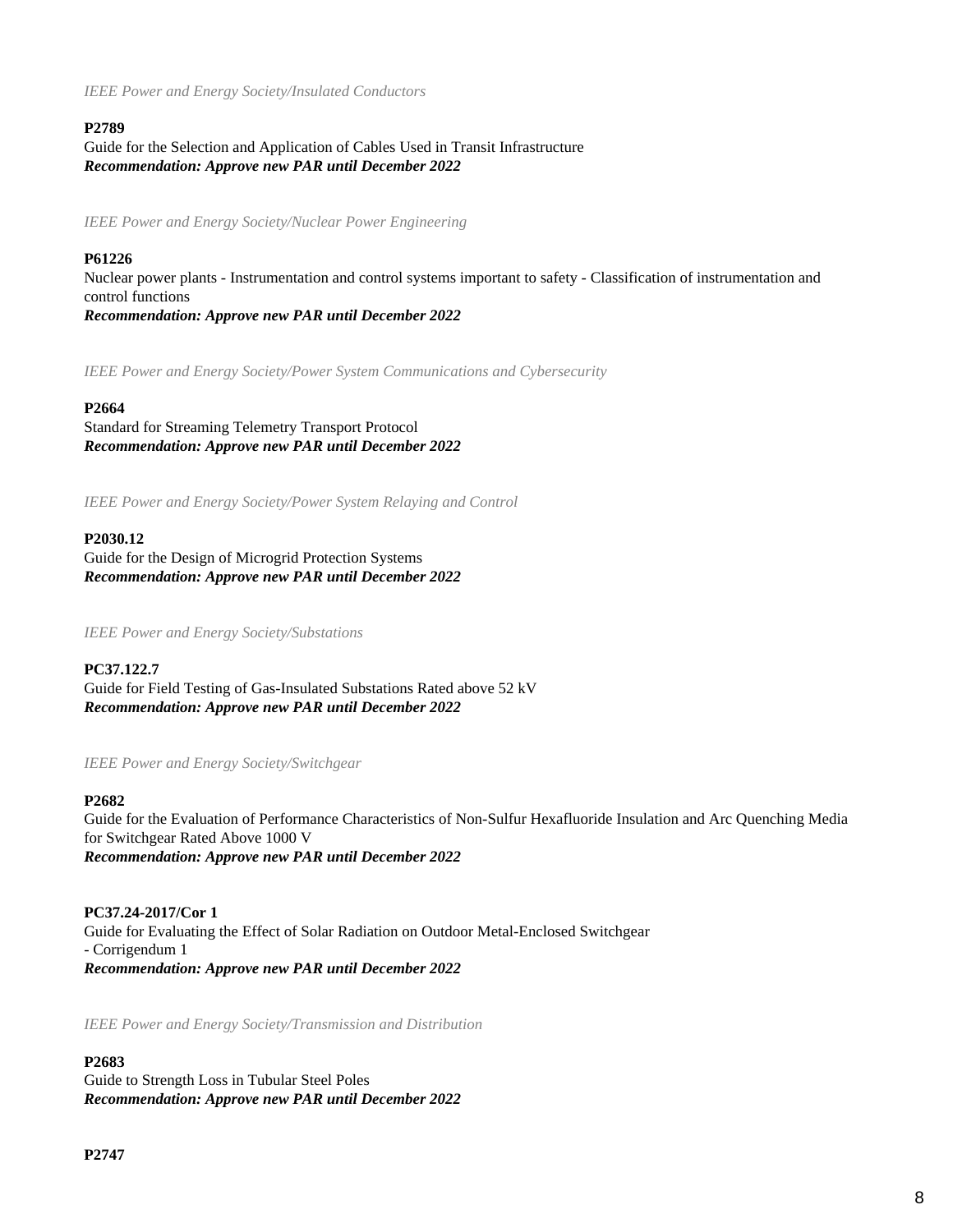Requirements for Energy Consumption Test and Energy Saving Technology Evaluation of Electric Power Fittings *Recommendation: Defer new PAR until the next NesCom meeting due to lack of Sponsor authorization*

# **P2772**

Test Method for Energy Loss of Overhead Conductors *Recommendation: Defer new PAR until the next NesCom meeting due to lack of Sponsor authorization*

*IEEE Power and Energy Society/Transformers*

**PC57.12.200** Guide for the Frequency Domain Spectroscopy Measurement of Transformer Bushings *Recommendation: Approve new PAR until December 2022*

# **PARs for the Revision of Standards**

*IEEE Communications Society/Dynamic Spectrum Access Networks Standards Committee*

# **P1900.2**

Recommended Practice for the Analysis of In-Band and Adjacent Band Interference and Coexistence Between Radio Systems *Recommendation: Approve PAR for the revision of a standard until December 2022*

*IEEE Communications Society/Edge, Fog, Cloud Communications with IOT and Big Data Standards Committee*

#### **P2410**

Standard for Biometric Open Protocol *Recommendation: Approve PAR for the revision of a standard until December 2022*

*IEEE Power and Energy Society/Insulated Conductors*

# **P1235**

Guide for Identification Markings on the Jackets of Underground Power Cables and Ducts *Recommendation: Approve PAR for the revision of a standard until December 2022*

# **PC62.22.1**

Guide for Connection of Surge Arresters to Protect Insulated Shielded Electric Power Cable Systems Up to 46 kV *Recommendation: Defer PAR for the revision of a standard until the next NesCom meeting to resolve open comments about the PAR*

*IEEE Power and Energy Society/Nuclear Power Engineering*

# **P7-4.3.2**

Standard Criteria for Programmable Digital Devices in Safety Systems of Nuclear Power Generating Stations *Recommendation: Approve PAR for the revision of a standard until December 2022*

# **P338**

Standard for Criteria for the Periodic Surveillance Testing of Nuclear Power Generating Station Safety Systems *Recommendation: Approve PAR for the revision of a standard until December 2022*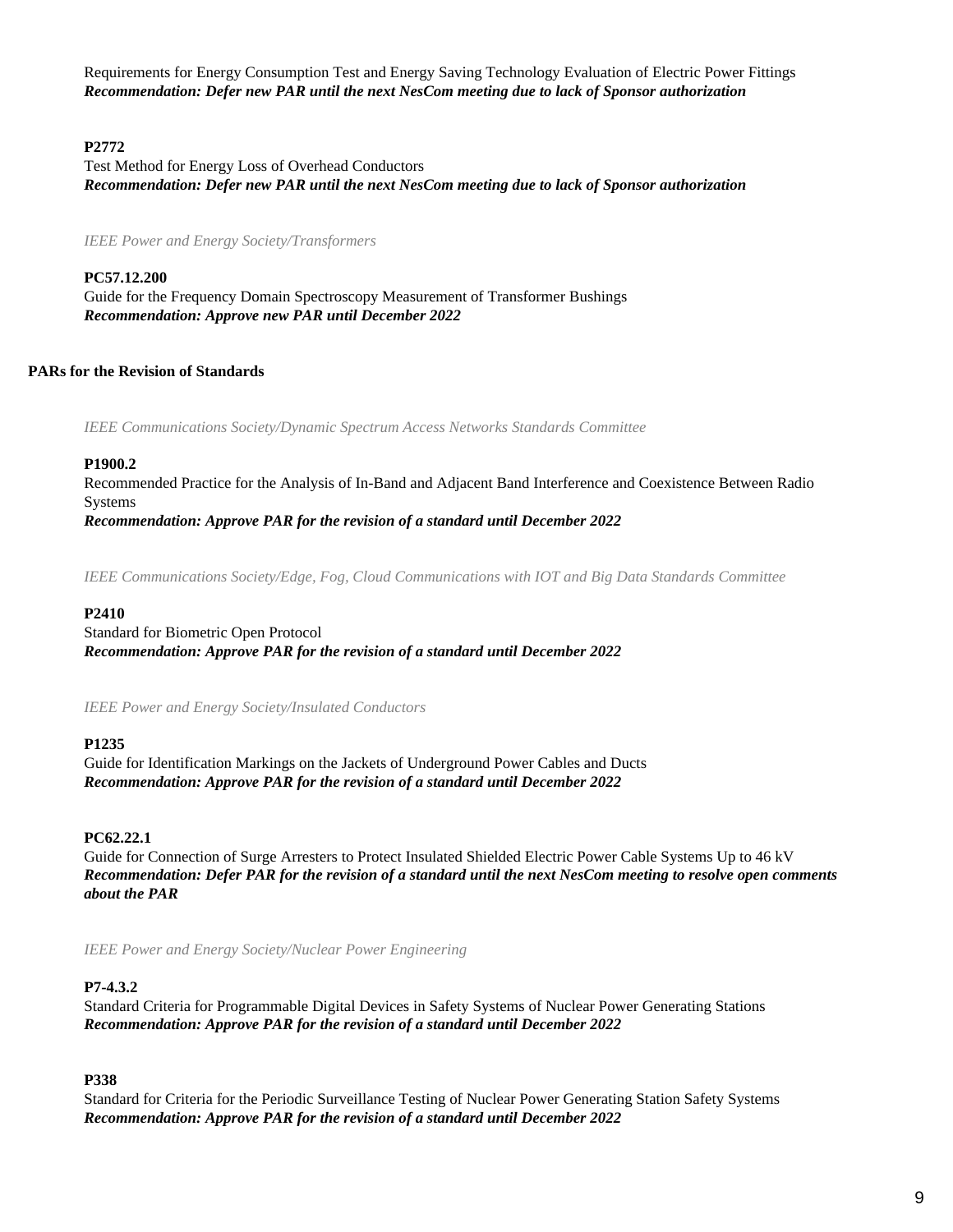# **P420**

Standard for the Design and Qualification of Class 1E Control Boards, Panels, and Racks Used in Nuclear Power Generating Stations

*Recommendation: Approve PAR for the revision of a standard until December 2022*

# **P692**

Standard Criteria for Security Systems for Nuclear Power Generating Stations *Recommendation: Approve PAR for the revision of a standard until December 2022*

# **P62582-1**

Nuclear power plants - Instrumentation and control important to safety - Electrical equipment condition monitoring methods - Part 1: General *Recommendation: Approve PAR for the revision of a standard until December 2022*

## **P62582-2**

Nuclear power plants - Instrumentation and control important to safety - Electrical equipment condition monitoring methods - Part 2: Indenter measurements *Recommendation: Approve PAR for the revision of a standard until December 2022*

# **P62582-4**

Nuclear power plants - Instrumentation and control important to safety - Electrical equipment condition monitoring methods - Part 4: Oxidation induction techniques

*Recommendation: Approve PAR for the revision of a standard until December 2022*

*IEEE Power and Energy Society/Power System Relaying and Control*

# **PC37.106**

Guide for Abnormal Frequency Protection for Power Generating Plants *Recommendation: Approve PAR for the revision of a standard until December 2022*

*IEEE Power and Energy Society/Substations*

# **P1534**

Recommended Practice for Specifying Thyristor-Controlled Series Capacitors *Recommendation: Approve PAR for the revision of a standard until December 2022*

*IEEE Power and Energy Society/Switchgear*

# **PC37.17**

Standard for Trip Systems for Low-Voltage (1000 V and below) AC and General Purpose (1500 V and below) DC Power Circuit Breakers *Recommendation: Approve PAR for the revision of a standard until December 2022*

*IEEE Power and Energy Society/Transformers*

**PC57.98** Guide for Transformer Impulse Tests *Recommendation: Approve PAR for the revision of a standard until December 2022*